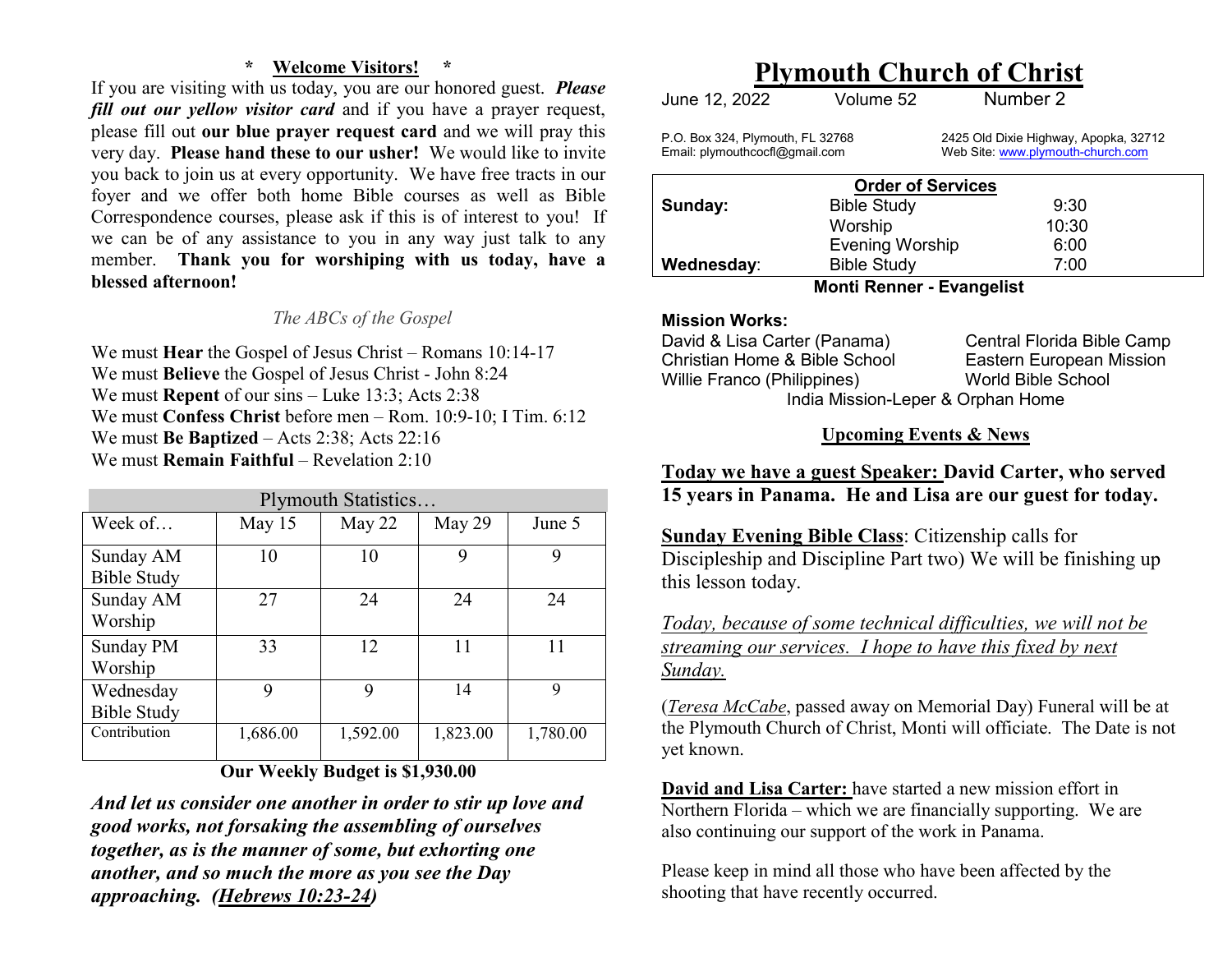## **Scripture Reading:**

 *Worship* A.M: Guest Speaker Worship P.M.

## **Sermon Topics:**

 *Morning: guest speaker*Evening: Citizenship calls for Discipleship & discipline p. 2

# THIS DO **IN REMEMBRANCE** OF ME

| <b>Sunday</b>       | <b>Morning:</b>   | <b>Evening:</b>      |
|---------------------|-------------------|----------------------|
| MC:                 | Monti Renner      | Monti Renner         |
| Song Leader:        | Charlie Grinnell  | John Grinnell        |
| Prayer:             | Mike Fulks        | Charlie Grinnell     |
| Scripture Reading:  | Mark Dimitro      | Monti Renner         |
| Head Table:         | Monti Renner      | <b>Stefan Renner</b> |
| Closing Prayer:     | <b>Bill Fulks</b> | <b>Bill Fulks</b>    |
| Greeters:           |                   |                      |
| Count Contribution: |                   |                      |

#### **Wednesday June 15, 2022**

| MC:                    | Monti Renner         |
|------------------------|----------------------|
| Song Leader:           | Mark Dimitro         |
| <b>Opening Prayer:</b> | Charlie Grinnell     |
| Scripture:             | Monti Renner         |
| Closing Prayer:        | <b>Stefan Renner</b> |

Worship Thought: *<sup>24</sup>and when he had given thanks, he broke it, and said, "This is my body which is for you. Do this in remembrance of me." <sup>25</sup>In the same way also he took the cup, after supper, saying, "This cup is the new covenant in my blood. Do this, as often as you drink it, in remembrance of me." <sup>26</sup>For as often as you eat this bread and drink the cup,*  *you proclaim the Lord's death until he comes. (1 Cor. 11:24-26)*

## Family in Our Prayers…

**Virgil Barton:** eyes **Helen Bowden:** as she seeks a p/t job **Damien Tyler:** has been sick this last week. **Shirley Lewis:** For her plans for the future **Kathy Mangum:** for her health – she is in Rehab – Winter Garden **Gayle Brinkley:** health **New Widows and Widowers**: *Audrey Thompson, Kyle Wright, Bill Fulks, Helen Bowden, Kathy Mangum*. **Shut-ins:** (*Edna, Kathy, Sharron, Mattie, Kathrine*) **For all our Mission works and Charity works.** 

**Plymouth Church of Christ:** Biblical leadership

## Friends of Family in our Prayers…

**For the family of Teresa McCabe! Randy Smith:** Pancreatic cancer, stage 4, friend of Bill Fulks. He is home now.

**Tom Breakfield:** Covid 19 – Judy Moreland's brother-in-law**Savannah Edwards:** Great Granddaughter from Mattie Hartley. 11 years old – crooked spine – pain.

 **Donna Adams:** Donna's sister-in-law – stage 4 cancer! **Be praying for the Ukraine and Russia – especially our brothers in Christ.** 

**Please be praying for our graduates: (***Damien, Luis, Jordyn***).** 

 **Please be praying for an end to Covid 19 and the suffering it has been causing.** 

 **Our Country**: please be praying for our country and government.

**Please Keep Monti up-to-date with all prayer request.**